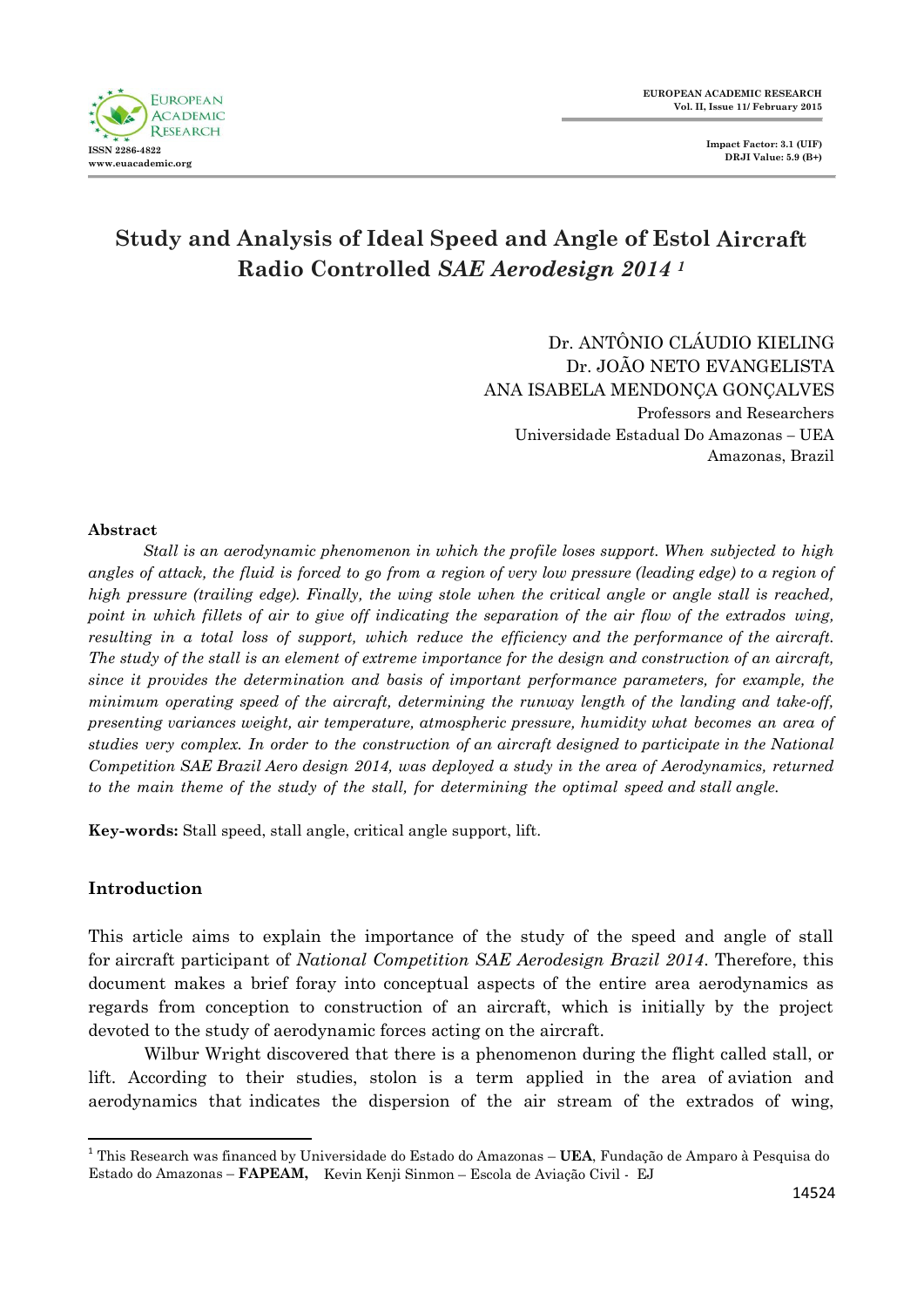succeeding the total loss of support. A vehicle air condition in stall (stall, estolling) is not flying, but in situation of loss of altitude.

In order to facilitate the understanding and decrease the limitations found in the course of the project for subsequent years, it has been proposed a specific study of the stall, since that is an area that covers many important parameters of flight performance. This is because there is the difficulty of calculating the sources, survey of calculations and references not specific.

# **Methodology**

The structural composition of the article was lifted from bibliographical searches both virtual pages and specialist books on the subject as in laboratory research in software improved in the area and in the assembly of prototypes for the flight test.

# **Aerodynamics**

The design of an airplane is initially by the project devoted to the study of aerodynamic forces acting on the airplane. The way that an aircraft will behave before the application of such forces vector can be divided in two different studies, that if you give the phenomenon known as compressibility of air: Aerodynamics of Low Speed and Aerodynamics of High Speed.

Because it is the design of an aircraft radio-controlled, it should focus on the study of aerodynamic subsonic speeds common in aircraft of conventional engines and the propeller, as well as model aircraft. The four forces responsible for the flight are: traction, drag, weight and support. The analysis of these forces allows a broad study focused on performance and performance of a piece of equipment, due to its large interference in variation of the center of gravity and pressure, stability and controllability.

# **1. Select the Profile**

The front air dam is an air foil specially designed to produce sustaining or a force useful to flight and is used in wing, propeller and tail. In view of this, he began a more comprehensive study to determine the type of front air dam that fits within the goals proposed by the team, such as: high aerodynamic efficiency, low coefficient of drag (Cd) and time (Cm), high coefficient of sustaining (Cl), together aligned to the geometry of the wing.

From an assessment of teams participating in the competition SAE Brazil Aerodesign in previous years, we selected the three profiles more used in the competition for the wing that are: Eppler423, Selig 1223 and Selig1020. Within the selected profiles, were made simulations in softwareXFLR5, which is a software for easy access and handling, used for analysis of aero-foils, wings and aircraft that operate at low Reynolds number.

# **1.1 Graphics the Profile**

Figure 1 represents the ratio of the coefficient of sustaining with the angle of attack. It is noticeable that the angle of attack has a direct connection with the support and to increase it, the support also will be increased. The graph clearly illustrates this relationship and shows that above a certain angle, the sustaining decreases and occurs the stolon. This angle of attack is called critical angle or angle of stall, from which the air is plucked forming a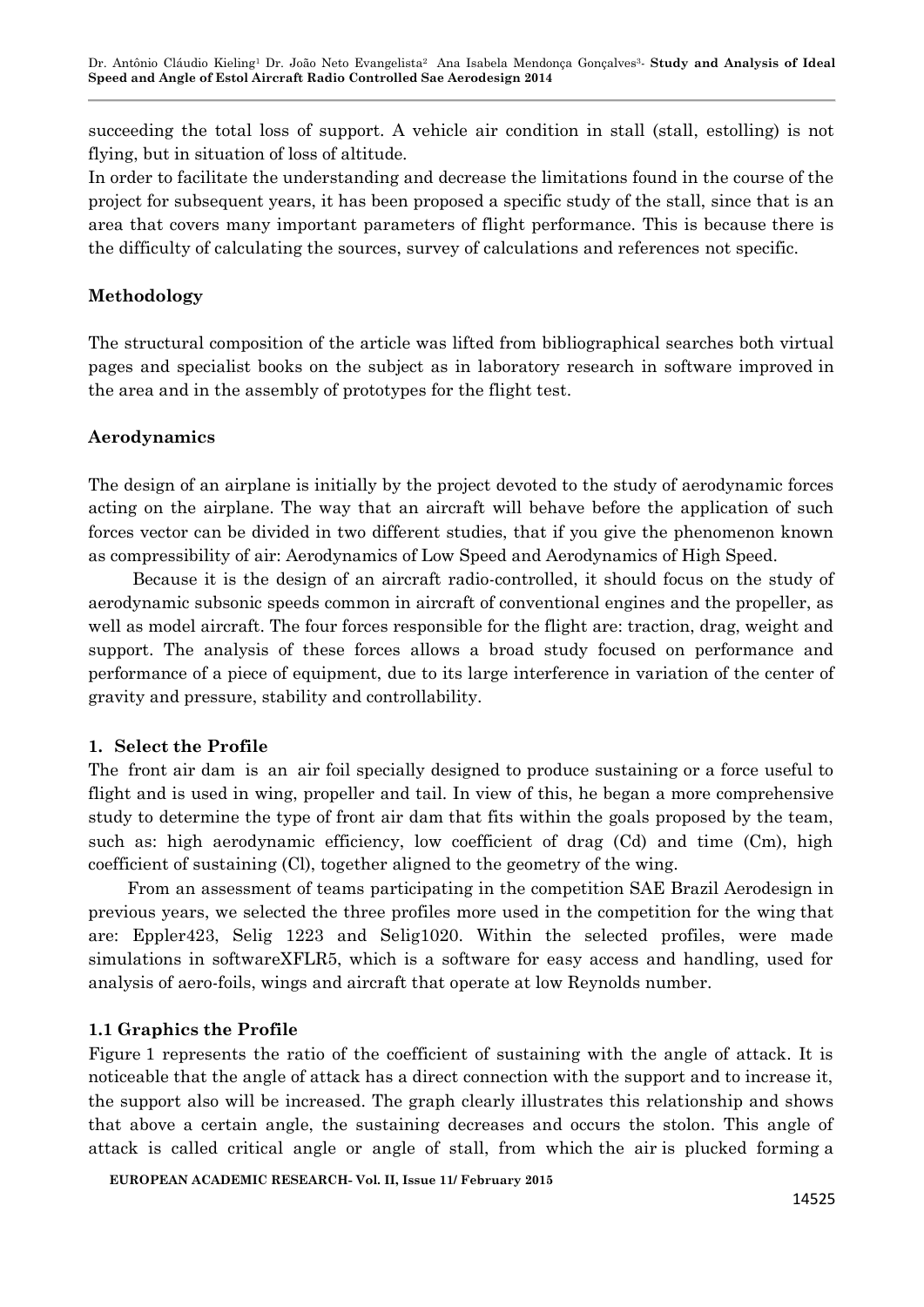turbulence that will result in a drop of high support and abrupt increase of trawling. Prioritizing the increase of support, it should be noted that the profile *Eppler423* has a better performance among the profiles in analysis.



Figure 01: Curve Cl  $\mathbf{x}$   $\hat{\mathbf{l}}$  = for Different Profiles

Figure 2 represents the ratio of the coefficient of drag with the angle of attack. It is noticeable that the drag is proportional to the angle of attack. The graph represents the measure of efficiency of the profile to generate the force of drag as a function of angle of attack, which is quite unwanted to obtain a high aerodynamic efficiency. In this graph, it is observed that, among the 3 profiles, the Eppler423 excels, by smoothly that is going to be designing in the course of the graph.`



Figure 02: Curve Cd  $\mathbf{x}$   $\hat{\mathbf{l}}$  = for different profiles

The figure 3 represents the ratio (Cl/Cd x  $\hat{I}$ ±), i.e. the aerodynamic efficiency. It is perceived that the relationship reaches a maximum value between 65-100in three profiles. This

**EUROPEAN ACADEMIC RESEARCH- Vol. II, Issue 11/ February 2015**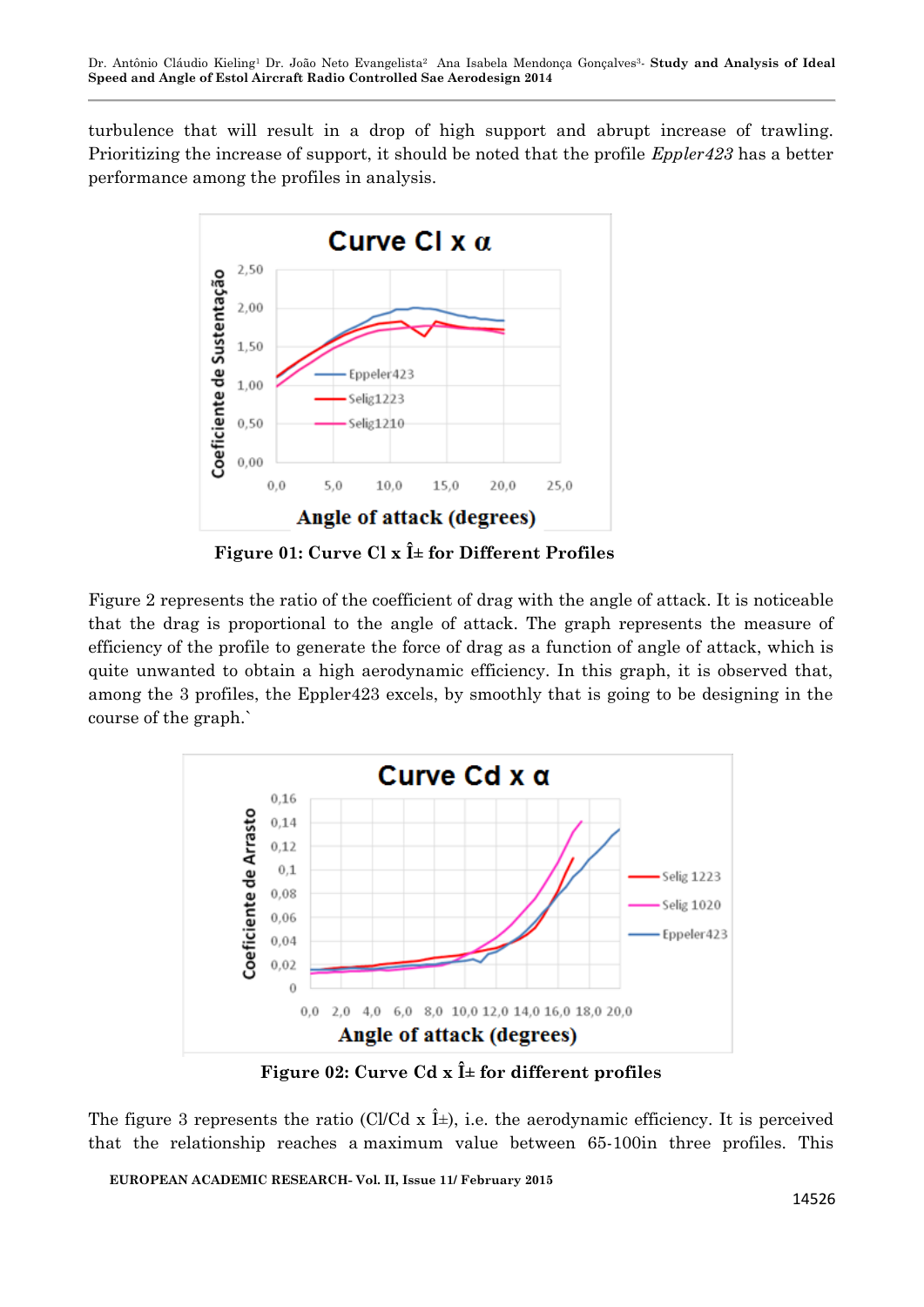maximum value represents the angle of attack at which gets the most aerodynamic efficiency of the profile, i.e. , the profile is able to generate the most support with a lower drag possible.



**Figure 03: Aerodynamic Efficiency**

Figure 4 represents the ratio of the coefficient of time around the center of aerodynamic profile with the angle of attack. This parameter is of extreme importance for the calculation of the aerodynamic center.



# **Figure 04: Curve Cm X** $\hat{\mathbf{l}}$ ±

After the analysis and study of the profiles, it was found that the Profile Eppler423 is the that more fits the requirements of the project for the construction of wing, prioritizing the gain of sustaining low speed aligned the low coefficient of drag, high aerodynamic efficiency and ease of construction. The analyses were submitted the Reynolds number in the range 300000 to 500000.

# **2. Angular Coefficient - Profile Eppler423**

**EUROPEAN ACADEMIC RESEARCH- Vol. II, Issue 11/ February 2015** The angular coefficient represents the linear region of the graph of the coefficient of lift and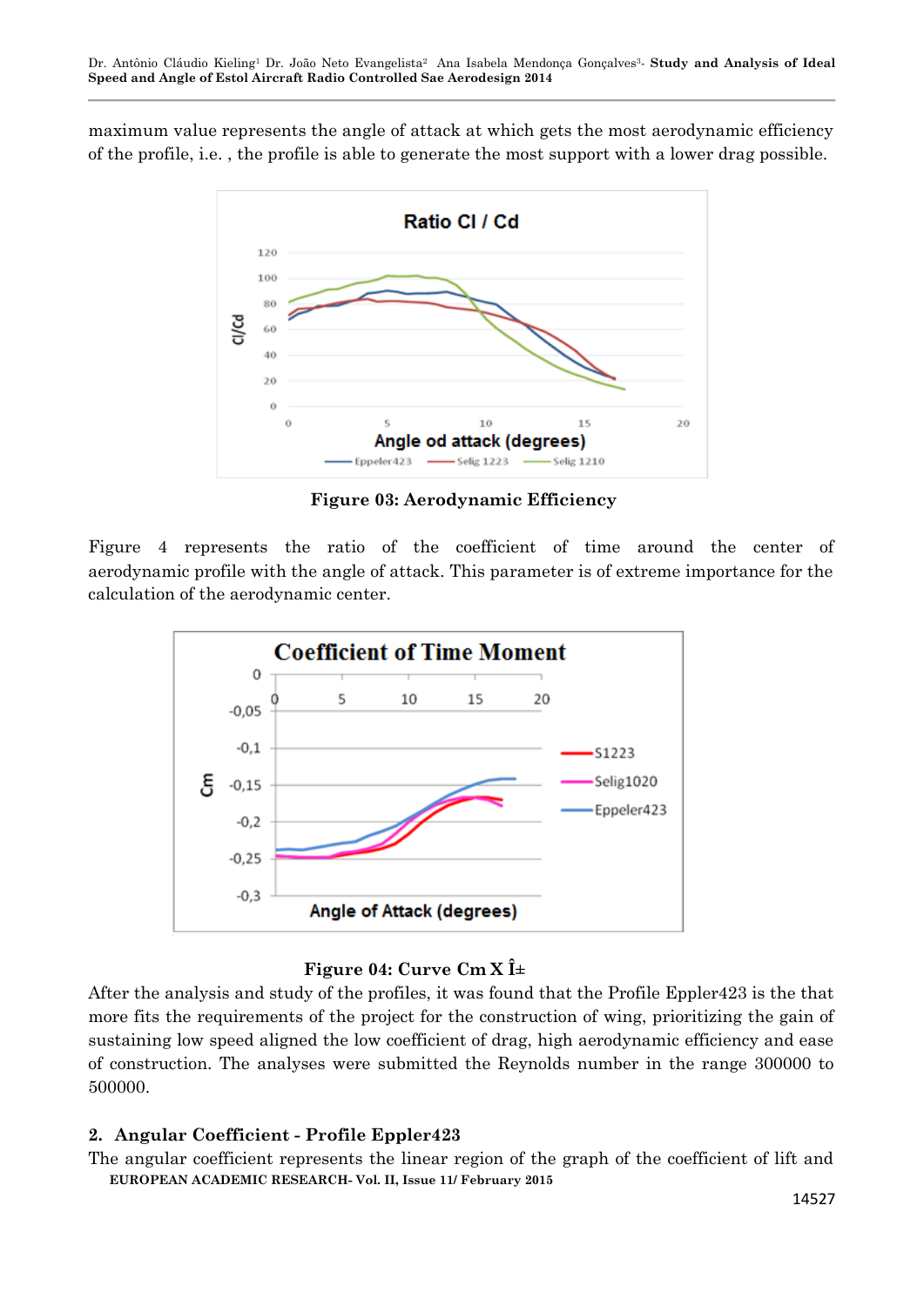the coefficient for the time being, it is of extreme importance for the definition of the position of aerodynamic center. The slope of the curve of sustaining is defined by the following equation:

$$
a_0 = \frac{dcl}{d\alpha} = \frac{cl2 - cl1}{\alpha 2 - \alpha 1}
$$

Already the angular coefficient of the curve of time is defined by the following equation:

$$
m_0=\frac{Cm2-Cm1}{\alpha 2-\alpha 1}
$$

The angular coefficients were calculated from the choice of two arbitrary points straight from their charts. The exact values of the coefficients of the angles were extracted from the software XFLR5. Was chosen for both the angles 2 and 5 ( $\hat{I}$  +1 and  $\hat{I}$  +2 respectively), with their respective coefficients of support and time.

The value of the<sub>0</sub> found was 5,426/rad and was 0.1604 /rad. $m_0$ 

### **3. Determination of aerodynamic Forces and moment in Profile Eppeler423**

During the normal flight of an airplane, the air flows by wing with greater speed the extrados

of the intrados due to its curvature more pronounced. The difference in pressure between the intrados and the extrados of profile makes the presence of a time that tends to rotate the profile, known as the moment of profile.

The increase of speed corresponds to a decrease in pressure, according to the theorem of Bernoulli. The result is a force that pushes the wing up and backwards. This force is the Resultant Aerodynamic (RA), which is applied to a point on the front air dam called center of pressure (CP). She is represented as a vector which, when decomposed, gives rise to two forces components that are the strength of sustaining and a *[Drag](http://pt.wikipedia.org/wiki/For%C3%A7a_de_arrasto)*



[\(força](http://pt.wikipedia.org/wiki/For%C3%A7a_de_arrasto) [de arrasto\),](http://pt.wikipedia.org/wiki/For%C3%A7a_de_arrasto) as in figure 1.Thanks to this strength the front air dam is capable of lifting.

Below is the calculation of lift, drag and moment of Eppler423 profile.

| Strength of sustaining                     | Drag                                          | <b>Aerodynamic Moment</b>                |
|--------------------------------------------|-----------------------------------------------|------------------------------------------|
| $l = \frac{1}{2}$ , p, v <sup>2</sup> , cl | $d = \frac{1}{2}$ , p. v <sup>2</sup> , c. cd | $m_{c/4} = \frac{1}{2}, p, v^2, c^2, cm$ |

**EUROPEAN ACADEMIC RESEARCH- Vol. II, Issue 11/ February 2015** *Where p is the air density, v is the velocity of the flow, c is the chord of the profile and cl, cd and*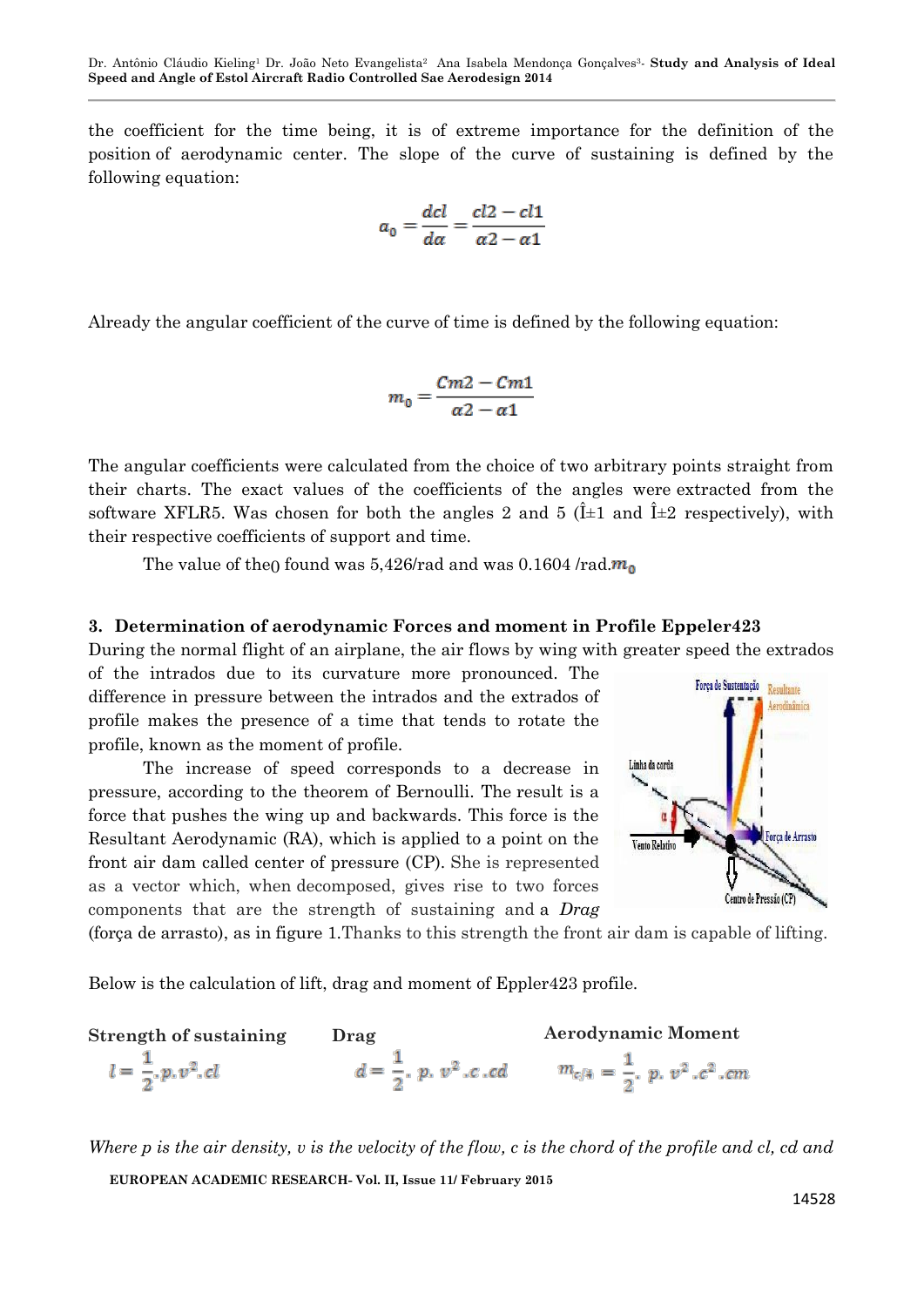Dr. Antônio Cláudio Kieling<sup>1</sup> Dr. João Neto Evangelista2 Ana Isabela Mendonça Gonçalves3*-* **Study and Analysis of Ideal Speed and Angle of Estol Aircraft Radio Controlled Sae Aerodesign 2014** 

*cm represent the coefficient of lift, drag and moment of profile respectively.*

Taking into account the equations above and the following data, it was calculated the forces and moment:

> Data:  $v = 14$  m/s;  $\hat{I} \pm 10$ ;  $p = 1.225$  kg/m3; cl = 1,943; cd = 0.023;  $Cm = -0.194$

$$
L = 69.98\% \text{ N/m}
$$
  $d = 0.86 \text{N/m cm} = -2.10 \text{N/m/m}$ 

#### **4. Determining the location of the centre of aerodynamic profile**

The centre of aerodynamic profile is extremely important to determine the location of the centre of gravity of an aircraft, and can be defined as the point at which the time actor is independent of angle of attack . It is considered that the calculations made here act in a point located 1/4 of the rope, as measured from the leading edge. This point is called the aerodynamics as centre of aerodynamic profile, given by the following equation:

$$
\frac{x_{ac}}{\bar{c}} = \frac{-m_0}{a_0}
$$

Since m0 = 0,  $1604$ /rade0 = 5,426/rad, you have to:

$$
\frac{x_{ac}}{\overline{c}} = -0.0296
$$

The above result implies that the aerodynamic centre is located in a position 2.96% ahead of 1/4 of the chord measured from the leading edge of the wing.

#### **5. Characteristics of wing**

#### **5.1. Geometric Shape and location of the wing on the fuselage**

The wing of an aircraft has the primary function to generate a force that balances the weight of the aircraft. Following this reasoning, it was a setup for easy construction, prioritizing time gains of the team, that minimize the total drag for a given support and which meets the requirements set forth by the team initially.

The geometric shape comprise much of the final result of the aircraft's performance. As well as the profile, the form of wing determines the conditions of trawling, sustaining and balance of the aircraft. In the design of the Urutau team were tested through the XFLR5 multiple geometries of wing with the profile Eppler423 and through the analysis of the behavior and performance of each one, chose to wing high in rectangular shape.

An important point in the choice of the geometry of the wing was opting for ease of construction, due to the short period of time the team for the competition. To try to minimize the drag induced generated at the tip of the wing, the obvious for the project would be the deployment of winglets, which are aerodynamics components that function induced drag decrease, related with kind of vortex wing, however, for the Urutau project, reached the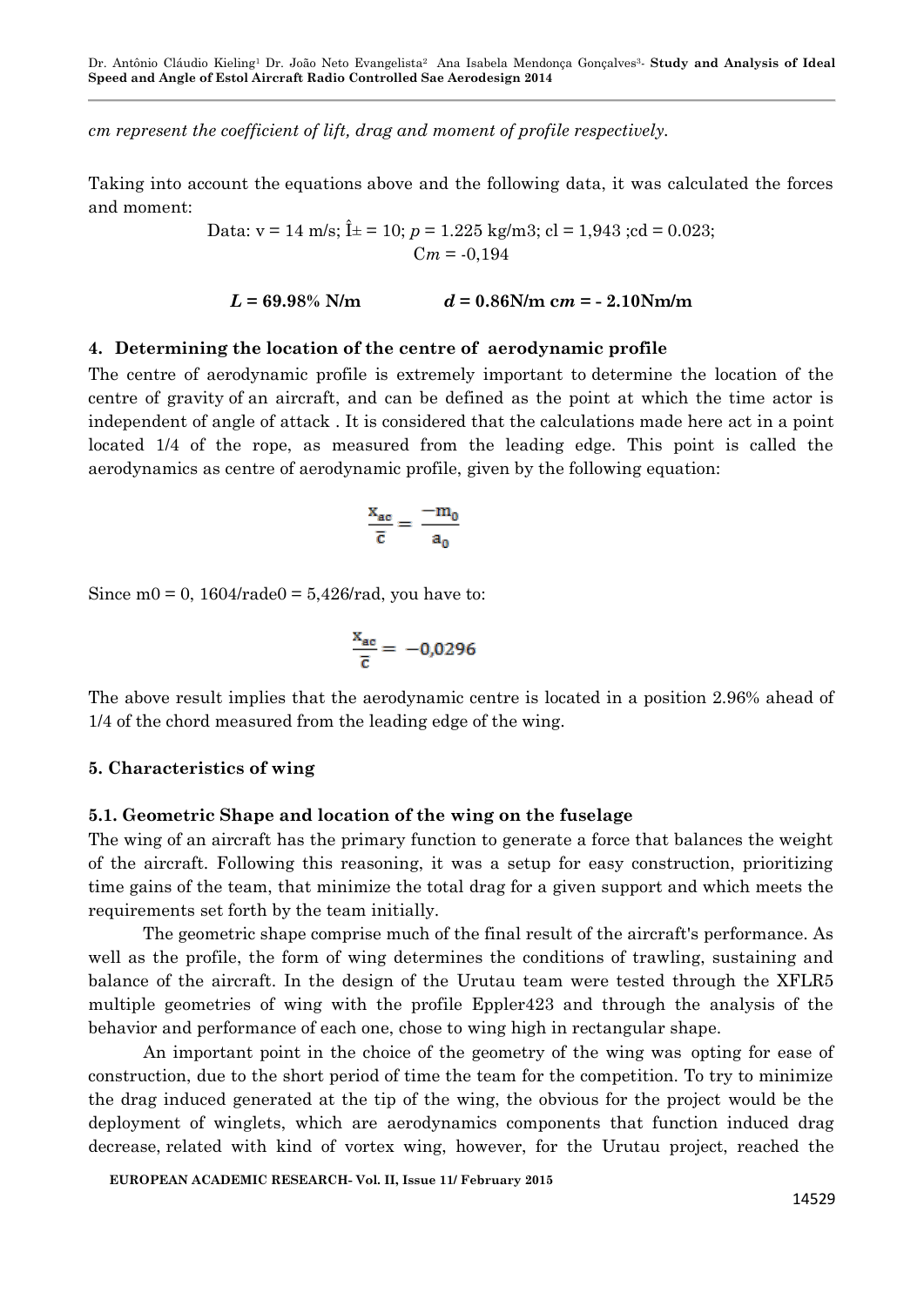conclusion that winglets at the tip of the wing does not have any efficiency, causing for the plane only the increase of weight, which is very unwanted.

#### **5.2. Calculating the area of wing**

The area calculation for the wing rectangular, is given by the equation  $Sw = b$ . c, where "b" is the scale and "c" is the rope. Data  $b = 2.0$  m and  $c = 0.30$  m, is that the area of the wing of the Urutau project is  $0.6 \text{ m}^2$ .

#### **5.3. Stretching and thinning**

To reduce the induced drag, the planes of high yield have wings with large elongation. The elongation (AIR) is the ratio between the scale and the rope geometric mean of wing and the relation of thinning ( *y* is the ratio between the rope on the end and the rope in the root). Below are the equation of elongation and the relation of thinning, respectively:

$$
AR = \frac{b}{c} = \frac{2m}{0.3m} = 6.67
$$

$$
\lambda = \frac{c_{\mathbf{p}}}{c_{\mathbf{r}}} = \frac{0.30}{0.30} = 1
$$

Where Cp is the rope of the tip of the wing and Cr twine the root of the wing.

#### **5.4. Rope average aerodynamic**

The rope average aerodynamics is the distance between the leading edge and the edge of a leak of wing, point of great importance, both for the sizing rudders, as to the position of the CG, which is usually expressed in percentages of the rope average aerodynamics (CMA) and its location are given by equations:

$$
C = \frac{2}{3} \cdot Cr \cdot \left(\frac{1 + \lambda + \lambda^2}{1 + \lambda}\right) C = \frac{2}{3} \cdot 0.30 \cdot \left(\frac{1 + 1 + 1^2}{1 + 1}\right) = 0.30 \text{ m}
$$

$$
y = \frac{b}{6} \left( \frac{1 + \lambda + \lambda^2}{1 + \lambda} \right) y = \frac{2}{6} \left( \frac{1 + (2.1)}{1 + 1} \right) = 0.5 \text{m}
$$

#### **5.5. Aerodynamic Forces and moment in wing**

The four forces that act on an airplane in flight are: weight, support, traction and trawl. Have the knowledge of these forces makes it possible to understand more clearly the reactions of the airplane, which facilitates the construction of the aircraft. The following is an illustration of the forces.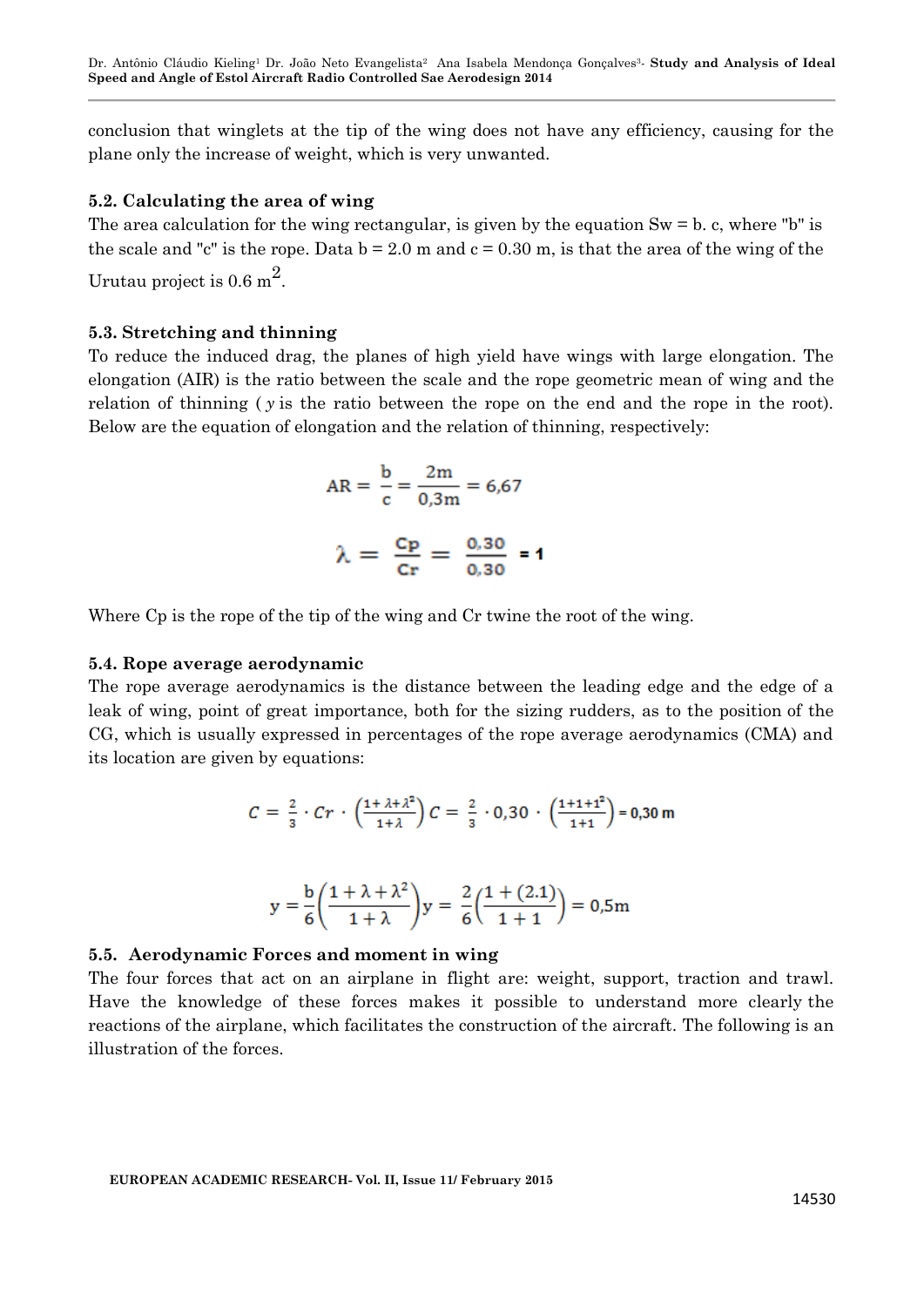Dr. Antônio Cláudio Kieling<sup>1</sup> Dr. João Neto Evangelista2 Ana Isabela Mendonça Gonçalves3*-* **Study and Analysis of Ideal Speed and Angle of Estol Aircraft Radio Controlled Sae Aerodesign 2014** 



**Figure 06: the Action Forces**

### **Sustaining**

The support is, by definition, the component of the resultant aerodynamic perpendicular to the relative wind. In order to explain the support we will have to make use of the principle of Bernoulli and the third law of Newton. As is well known to support is generated mainly by wing the airplane, which is a front air dam designated to support the weight of the entire plane. The wing profile asymmetric is the most used in wing, by taking advantage of the principle of Bernoulli, once a higher curvature at extrados (top of wing) causes the air has its increased speed and static pressure reduced in relation to the intrados (the bottom of the wing). This difference in pressure between the extrados and the intrados generates part of the sustaining of wing, but not all.

The other factor of total support produced by wing will be generated by deflection down air that jars with the intrados of wing. In other words, the air that is moved down by wing, in accordance with the 3RD Law of Newton, will have as a reaction pushing it upwards, producing sustenance.

#### **Trawl**

Trawling is the term used to name the resistance to air flow or movement through the air, or may be, it is the force that resists and opposes the movement of the aircraft, acting in parallel in the same direction of the relative wind. As discussed, it is the force that will oppose the motion of the aircraft; therefore, the higher the drag should be force to compensate it. This force will be the force increase traction, i.e. increase in engine power.

# **Weight**

As well as any other body on the surface of the earth, the airplane has a weight, caused by the force of gravity that acts in CG of the aircraft in the direction of the centre of the earth. On the ground, the weight of the aircraft is supported by the surface of the earth through the landing gear and when in flight, by means of sustenance. Soon, so that the aircraft will be able to fly, it is necessary to set up a force equal to or greater, in the opposite direction to the weight, so that the aircraft can fly heavenwards.

#### **Traction**

The drawbar is produced by the group moto-propeller, in the direction of travel of the aircraft, in the direction opposite to the trawl.

```
EUROPEAN ACADEMIC RESEARCH- Vol. II, Issue 11/ February 2015
```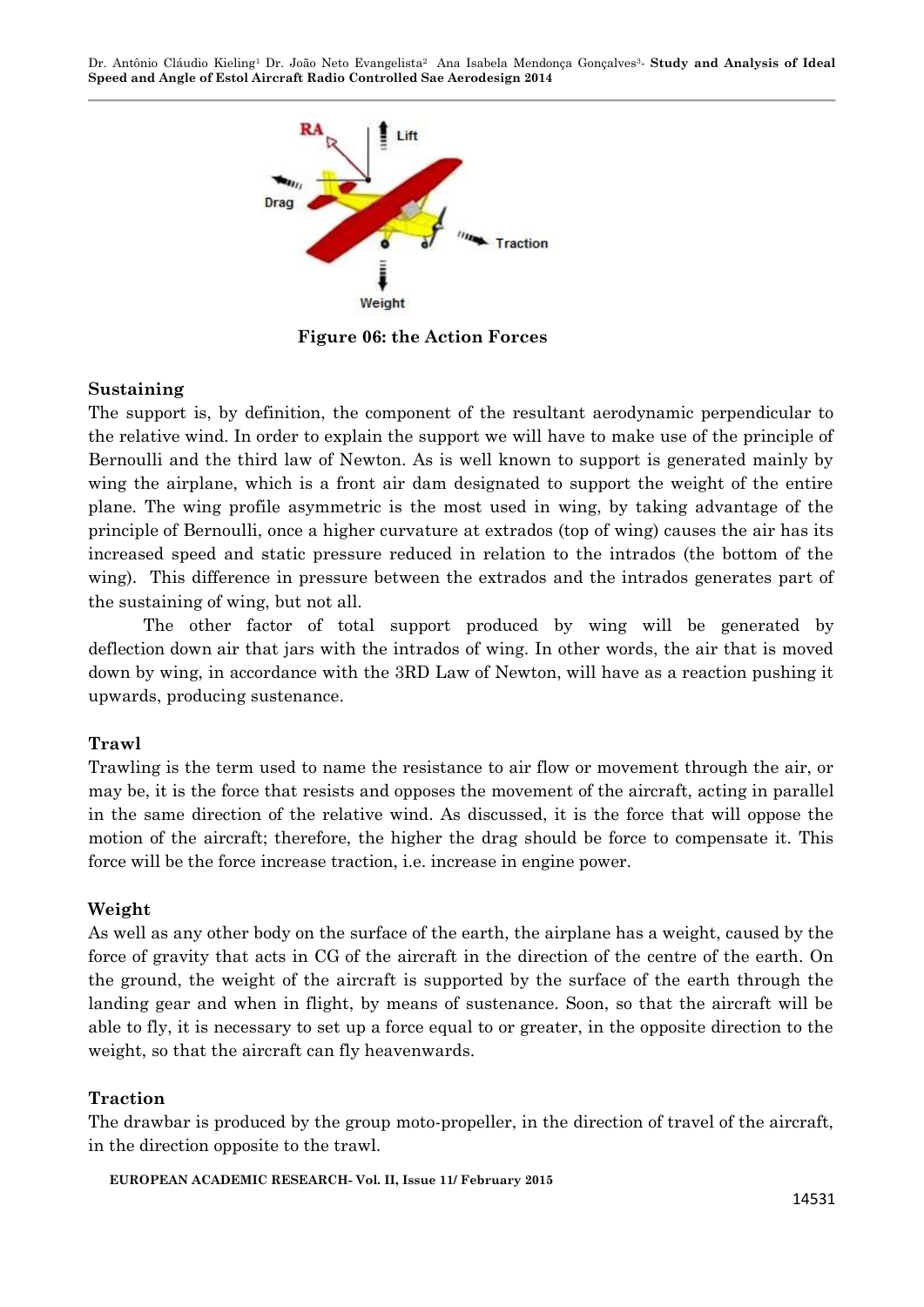# **6. Slope of the curve of the wing**

The angular coefficient of the curve of the wing is estimated by the angular coefficient of the curve Cl x  $\hat{I}$  of wing as a function of the angular coefficient of the curve Cl x  $\hat{I}$  of the profile. Through the theory of line caring for Prandtl, the angular coefficient of the curve of the wing, which have AIR>4, is calculated by the following equation:

$$
a = \frac{a_0}{1 + \left(\frac{a_0}{\pi}, e, AR\right)}
$$
, Where he soon, the = 4.24/rade =  $\frac{1}{1 + \delta}$  = 0.93

# **6.1. Comparison of the curve cl x**  $\hat{\mathbf{l}}$  **+ of the profile with the curve Cl x**  $\hat{\mathbf{l}}$  **+ of Wing.**

The table below shows the comparison between the curve cl x  $\hat{I}$  profile Eppler423 and the curve C<sub>L</sub> x  $\hat{I}$  +. The data of *cl* x  $\hat{I}$  + were imported software XFLR5 to Excel and applied in the equation below and then to draw the curve Cl  $x \hat{I}$  of wing.

 $CL = a.$   $(\hat{I} \pm - \hat{I} \pm I = 0)$  Where is the slope of the curve of the wing (grade-1), is the variation of the angle  $(-15)$  to  $15(1)$  and  $1 = 0$ ; Angle where cl is null =  $(-15)$ .

The graph is the result of the comparison between the profile and the wing is presented below.





**Figure 07: Comparison between the profile AND423 and the Wing**

**EUROPEAN ACADEMIC RESEARCH- Vol. II, Issue 11/ February 2015** The calculation carried out allows you to observe that the coefficient of sustaining wing(Cl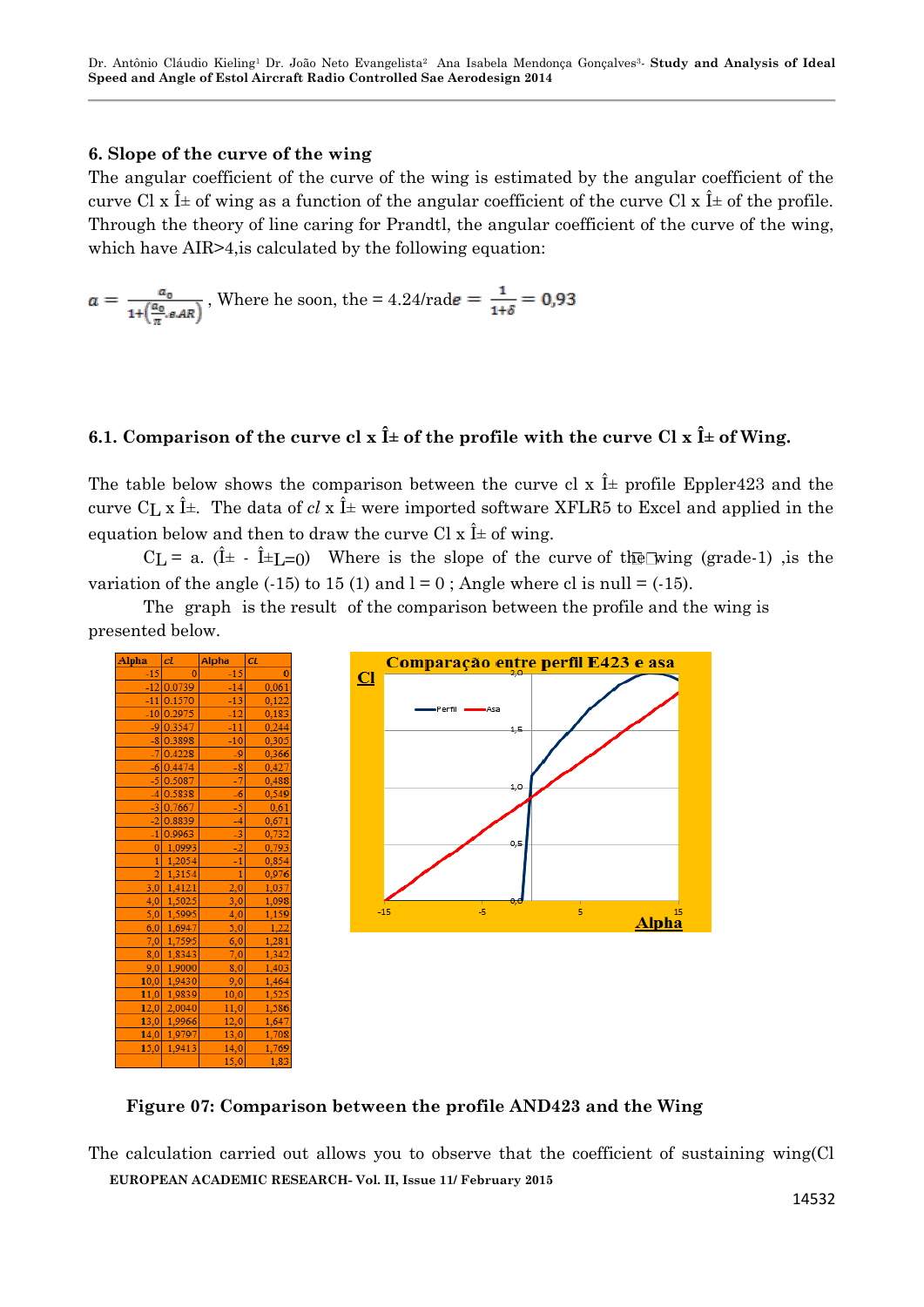Dr. Antônio Cláudio Kieling<sup>1</sup> Dr. João Neto Evangelista2 Ana Isabela Mendonça Gonçalves3*-* **Study and Analysis of Ideal Speed and Angle of Estol Aircraft Radio Controlled Sae Aerodesign 2014** 

máx) ,is approximately 1.83, fundamental value for the calculation of speed stall.

#### **7. Determining the Speed and Angle of Stall**

"The wing stole when the critical angle or angle of stall is reached, at which point the fillets of air is plucked and become turbulent, considerably reducing the production of sustaining by wing. At low angles of attack, the fillets of air is plucked from the back of the wing, not causing any loss of sustaining significant. However, as the angle of attack is increased and approaches the critical angle (1) ,the displacement of fillets starts to occur as close to the edge of attack, up to the point at which the drag generated by turbulence (2) is so large that the sustaining produced become insufficient to maintain the aircraft in flight ." (Dennis Bianchinni, 2011, 38)



**Figure 08: angle of attack in graus. Figure 09: Representation of stolon in Urutau Wing**

It is noticeable by analysing the second figure that the wing "stole" at an degree Between 10 to 15), but you need to know the speed at which this occurs.

In horizontal flight at constant speed, support is equal to the weight, and the traction is equal to trawl. To ensure that the flight is actually horizontal, the support must be constant and equal to the weight. Therefore, if you increase the speed, we decrease the angle of attack to prevent the sustaining increase and the plane starts to rise. Conversely, if lessen the speed, we will increase the angle of attack to keep the height.

But there is a limit on the increase in the angle of attack, which is the critical angle. When this angle is reached, the speed can no longer be reduced. This minimum speed possible in horizontal flight is called speed stall and can be calculated by the following equation:

$$
V_{\text{estol}} = \sqrt{\frac{2. \text{W}}{\rho \cdot \text{S}.\text{Cl}_{\text{max}}}} = \sqrt{\frac{2.100}{1,225.0,6.1,83}} = 12,19 \text{ m/s}
$$

Thus, the speed of stolon for aircraft in future construction and flight test will be 12.19 m/s.

**EUROPEAN ACADEMIC RESEARCH- Vol. II, Issue 11/ February 2015**